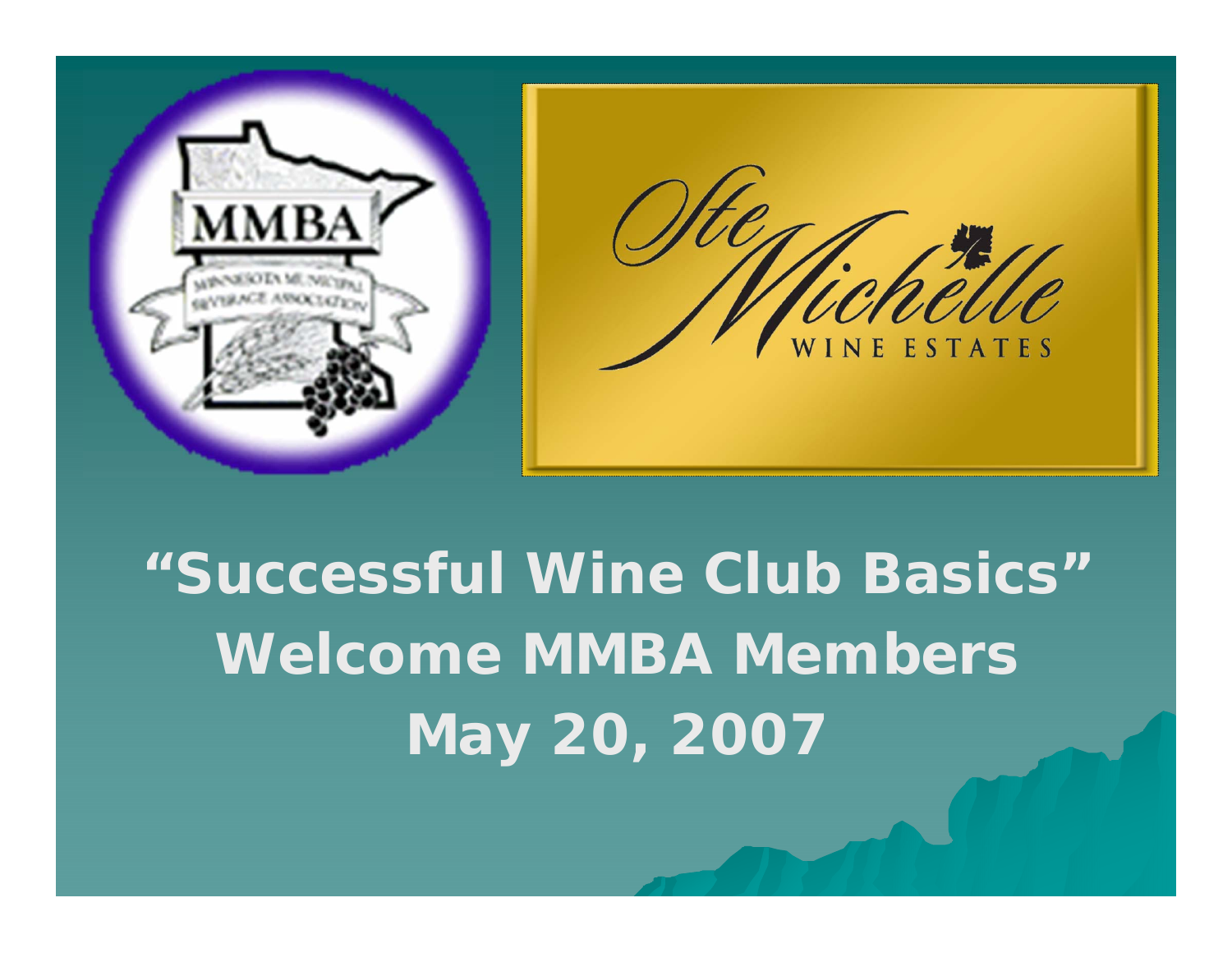## Set Up and Initial Steps…

- Talk to your distributor rep and begin initial phases of set up (time, date, venue etc.)
- ◆ Secure who is going to speak and what the topic will be
- Determine the format of the event, tasting, food pairing, component etc.
- ◆ Figure your costs and what to charge
- ◆ Get information to members of the club to secure date. E-mail, mail, store flyers, clerks word of mouth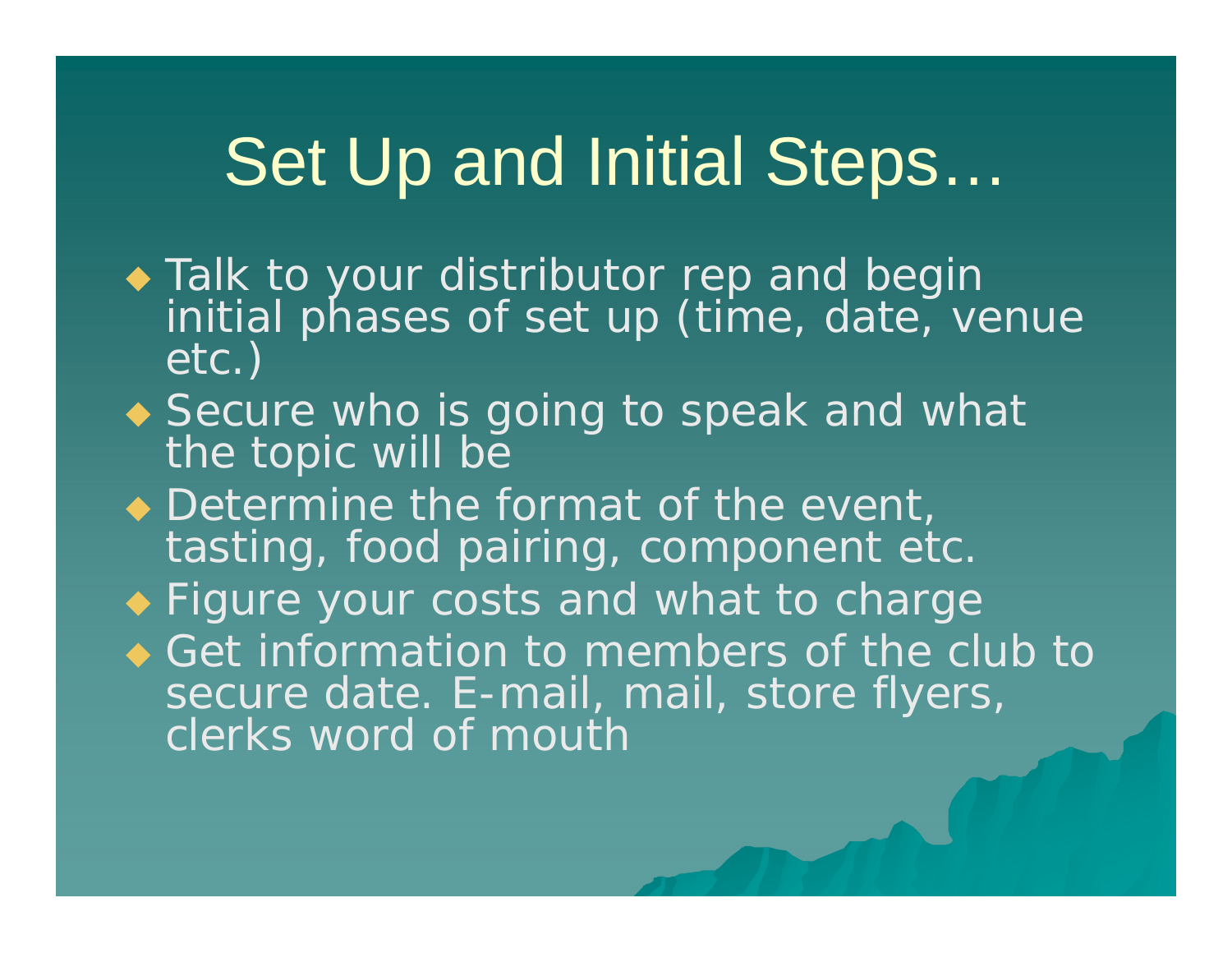## Suppliers as Speakers

- **More prep time than sales reps in** most cases
- Will be more specific to brands or areas of viticulture
- Will (or should be) be happy to do event for exposure of their brands
- Builds relationship between account and supplier (could benefit you from distributor programs)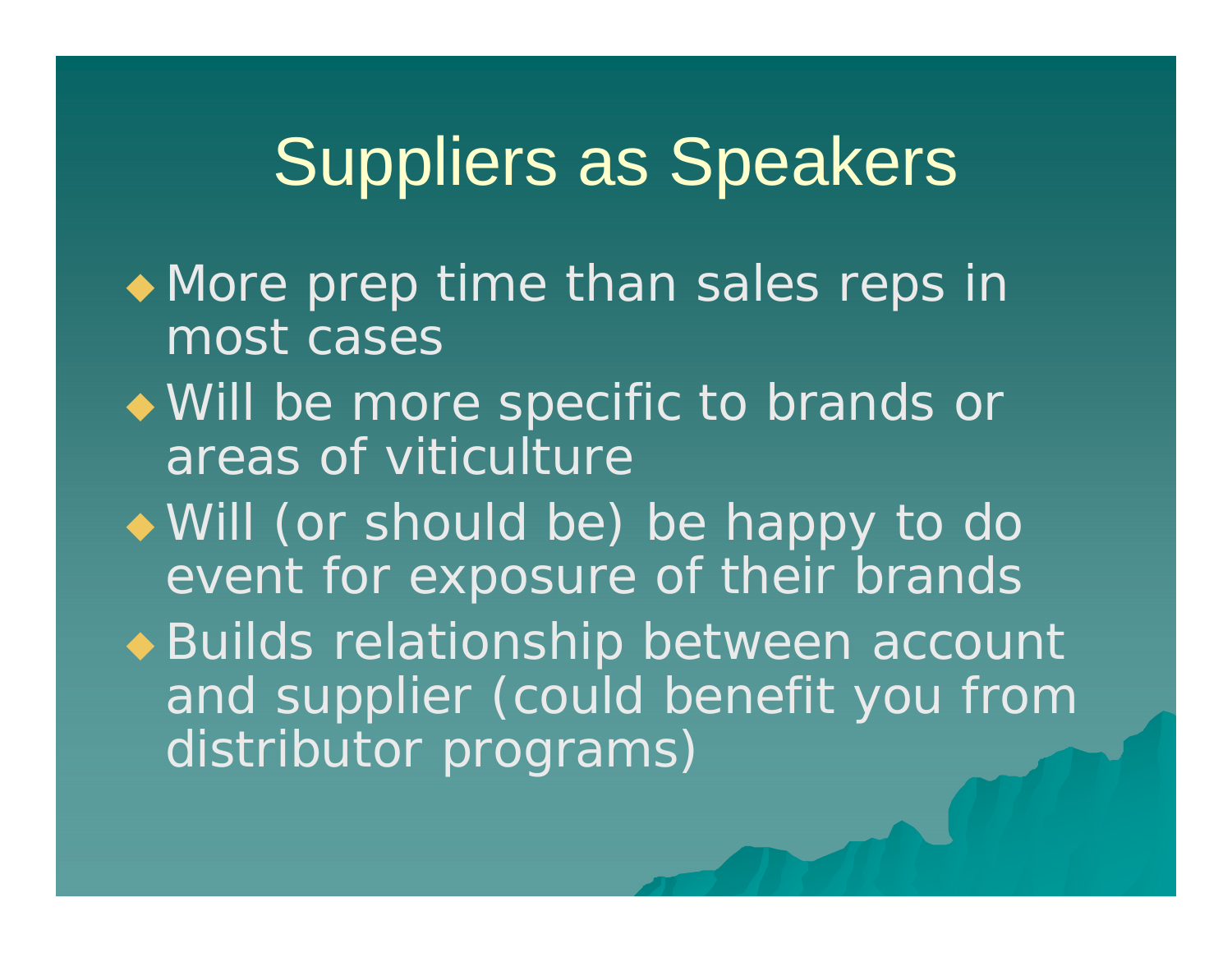## What Suppliers look for..

◆ How many people will attend ◆ How many wines can be tasted ◆ How is the support for the suppliers brands in the store? (distribution, displays etc.) ◆ Can you sell cases at the event (BIG) Can you sell new distribution Develop relationship with the account